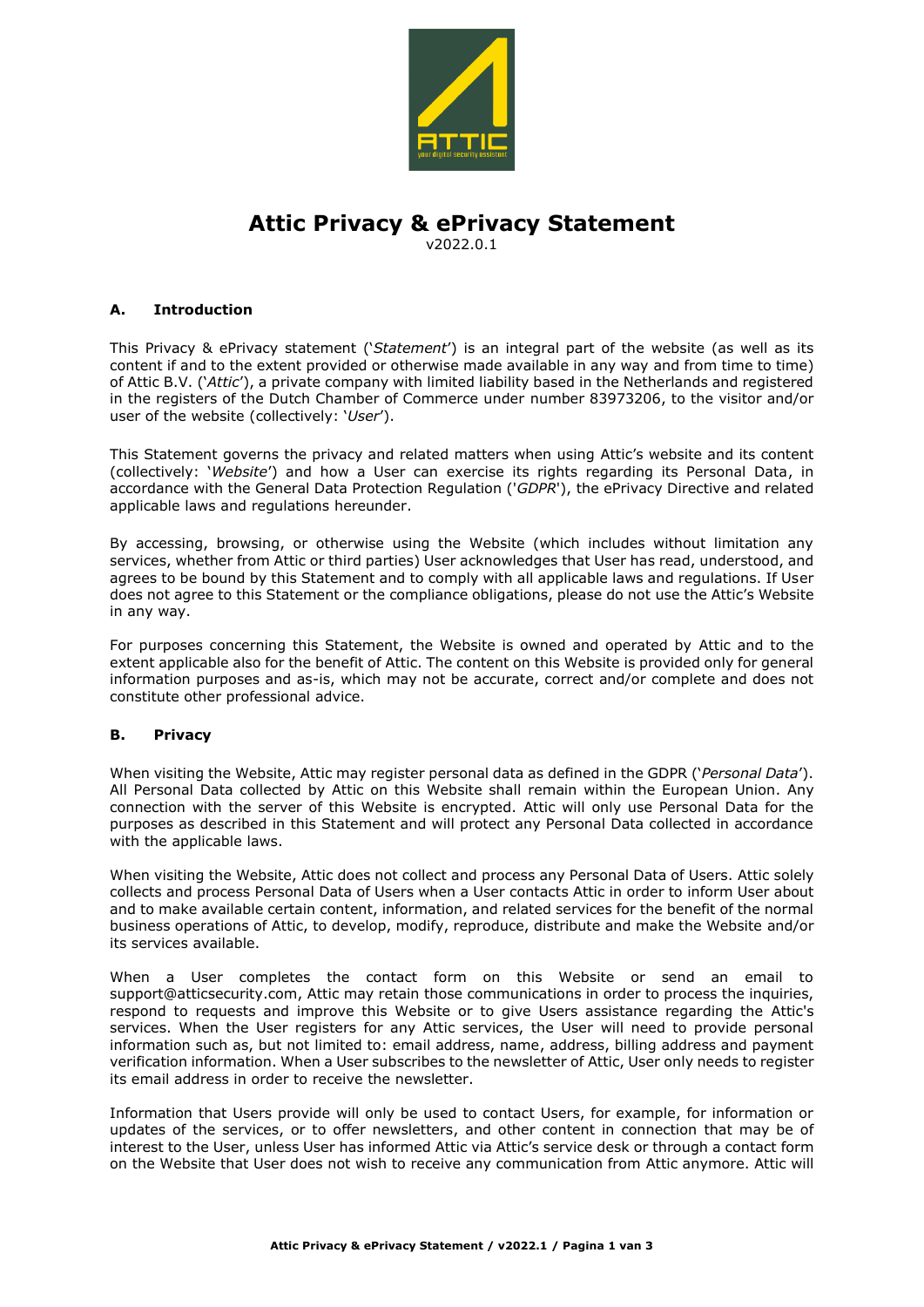

not use this Website to collect special categories of Personal Data such as information regarding political views, race, religious beliefs, health, criminal-law data, or other matters.

### **C. ePrivacy**

When visiting this Website, Attic only sets technically, functionally essential or otherwise required cookies, beacons, scripts and the like that contain certain attributes such as language settings, IP address, device and browser information (collectively: '*Cookies*') so that it can remember User's choices in order to optimise User's experience and to recognise the device of browser for the next time when a User visits the Website from the same device or browser.

In addition to the essential Cookies collected via the Website as set forth in the previous paragraph, Attic will work with various companies to help Attic to analyse how the Website is used, and to optimise the Website to deliver the best possible experience. Currently, Attic uses (i) WordPress Cookies to recognise a computer when a User visits the Website, track users as they navigate the Website, improve the Website's usability and to facilitate the use of our Website search, (ii) Google Analytics by Google Inc. to analyse the use of the Website, (iii) Twitter, LinkedIn and Facebook if case an User may want to follow Attic on those platforms or follow the social stream or share content from the Website, (iv) Netlify (static website hosting) (v) Mautic (marketing automation for news letters, (vi) Chargebee (customer and financial portal), (vii) Stripe (PSP), (vii) Zendesk (customer support), and others to the extent listed in our Cookie Policy under Article 6: <https://alerts.atticsecurity.com/cookiebeleid-eu/>

Please, also, be aware that Attic makes every commercially reasonable effort to respect User's choices, however, there is the possibility that not all Cookies will be captured. If this is a concern, then Attic would recommend that the User changes its cookie settings via its browser; said browser help function will tell the User how. This Statement does not apply to third-party websites that may be accessed through links on the Website.

Furthermore, via Attic's configuration tooling available on its Website, User is able to choose, change and otherwise configurate and manage which consent it wishes to give regarding functional, statistical respectively marketing Cookies.

This Website contains links to or from other internet sites, for example links to websites of project partners or organisations for matchmaking purposes related to Attic and its services. Those websites are provided by independent third parties over whom Attic has no control. Attic is not responsible for the availability or content of those sites and related activities. Attic does not control the dissemination of these third-party Cookies and cannot block Cookies from those sites.

This Statement has been synchronised with [https://cookiedatabase.org](https://cookiedatabase.org/) the last synchronisation having occurred in March 2022.

#### **D. Miscellaneous**

From time to time, Attic will revise this Statement, Attic recommend that User regularly check whether it has been revised. However, Attic will notify User via prominent notification on the Website about any major changes that would negatively impact User's legitimate interests, although we are not envisioning any such changes in the near future. These Terms do not apply to third-party websites that may be accessed through links on this Website.

This Statement is exclusively governed by the laws of the Netherlands. Any and all disputes that may arise with respect to this Statement will be referred exclusively to the competent court of Zeeland-West-Brabant, location Breda (except for appeal or cassation), without prejudice to the right of either party to apply for disposition by summary proceedings, and unless Attic as plaintiff or petitioning party elects for the competent court of the domicile or place of business of User. Parties hereby irrevocably waives any right to a jury trial in any action or proceeding between User and Attic whether hereunder or otherwise.